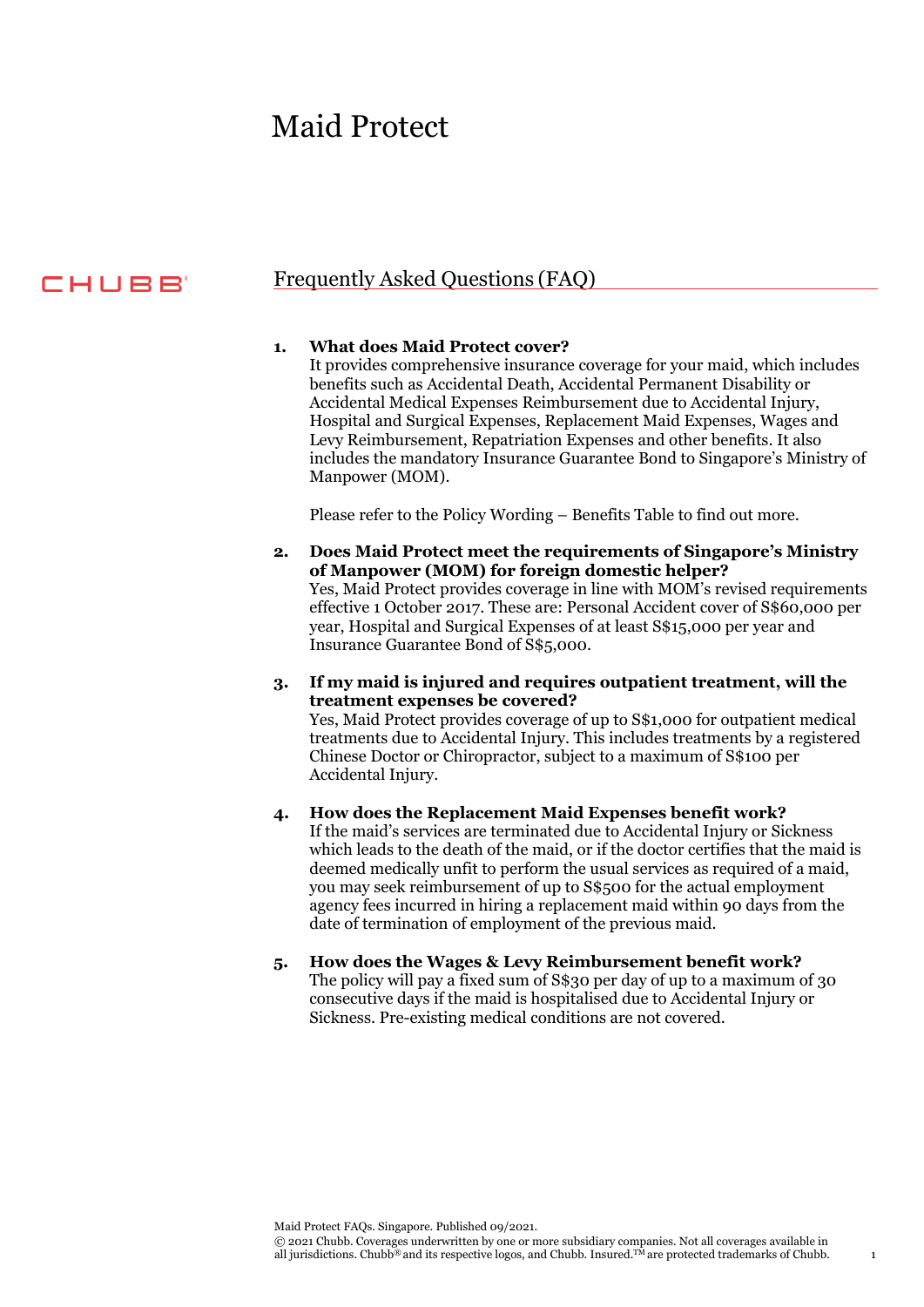**6. How does the Insurance Guarantee Bond to the Singapore's Ministry of Manpower (MOM) work?**

Chubb will transmit the details of the Insurance Guarantee Bond for the sum of S\$5,000 serving as a security bond on your behalf to the MOM. As such, you do not need to pay the S\$5,000 cash up front to the MOM when hiring a maid.

- For new and transfer maid, Chubb will transmit your guarantee details to MOM within 14 days prior to the policy effective date.
- For renewal maid, Chubb will transmit your guarantee details to MOM within 60 days prior to the policy effective date.

In the event that a demand is made by the MOM, Chubb will first settle the payment and subsequently recover it from you under the Counter Indemnity arrangement of the insurance.

If you have chosen to enhance your plan with the optional cover of Waiver of Counter Indemnity, Chubb will first settle the payment and subsequently recover it from you up to the excess amount of S\$250.

## **7. How does the Insurance Guarantee Bond to the Philippine Overseas Labor Office (POLO) in Singapore work?**

The Letter of Guarantee will be sent to you together with your policy documents. You are required to furnish it to the POLO, together with all other necessary documents as required.

In the event of a demand made by the POLO, Chubb will first settle the payment and subsequently recover it from you under the Counter Indemnity arrangement of the insurance.

#### **8. How does the optional cover of Waiver of Counter Indemnity work?**

This applies only to the security bond of S\$5,000 paid to MOM on your behalf. If you have chosen to enhance your plan with the optional cover of Waiver of Counter Indemnity, Chubb will waive their rights to recover the security bond of S\$5,000 paid to MOM, subject to an excess amount of S\$250 which will apply.

#### **9. What can I do if I want to increase the insurance coverage for my Maid?**

Maid Protect allows you to purchase additional optional covers. Please refer to the Benefits Table in th[e Policy Wording f](https://apacsteadbspltfmcdn.azureedge.net/MaidProtect/maid_protect_policy_wording.pdf?v=1)or a list of optional covers.

#### **10. What is the COVID-19 Cover?**

The COVID-19 Cover is an optional add-on cover that provides reimbursement of medical expenses (S\$15,000 per policy year) if your maid is hospitalised and/or requires surgery, due to COVID-19, within 14 days of entry or re-entry to Singapore.

**11. Do I have to purchase the COVID-19 Cover each time my maid goes on homeleave?** If you have this optional add-on cover included in your policy, your maid is automatically covered each time she returns to Singapore during the policy period.

# **12. Can I include the COVID-19 Cover to my existing Maid Protect policy that Ibought?**

Yes, you can add on this benefit as long as your request is made before your maid returns to or arrive in Singapore. Please contact Chubb's Customer Service Hotline at +65 6398 8797 (Mondays to Fridays, 9.00am - 5.00pm, excluding Public Holidays) or email to [dbscs.sg@chubb.com.](mailto:dbscs.sg@chubb.com)

**13. Does the COVID-19 Cover also include expenses related to COVID-19 diagnostictests?** No, any expenses related to COVID-19 diagnostic tests that one is required to take for entry or re-entry to Singapore, including pre-departure tests and post-arrival tests, are not covered under this benefit.

For more details, please refer to the Policy Wording.